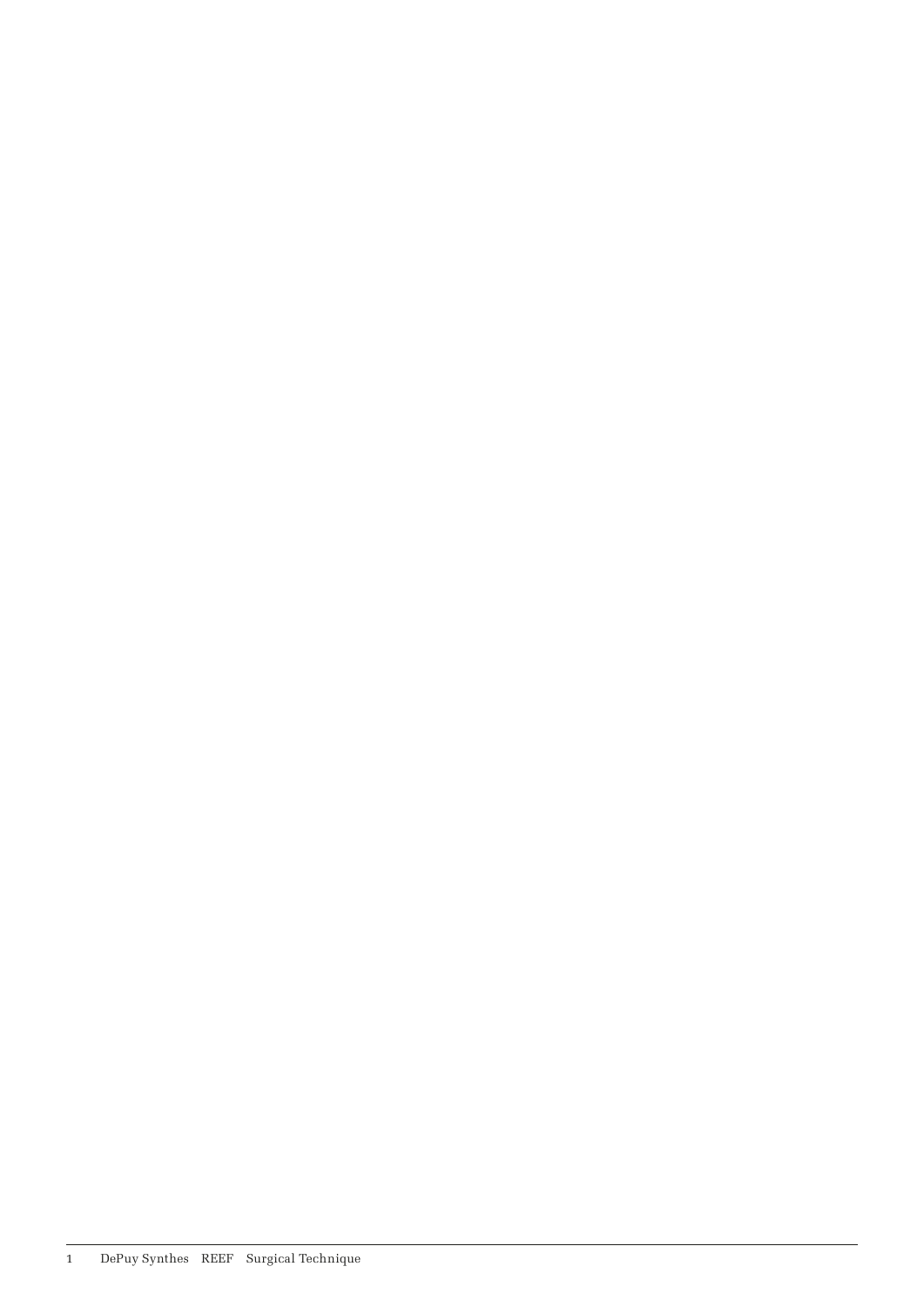# **Contents**

| Pre-operative Planning  |    |
|-------------------------|----|
| Approach                | 4  |
| Trial Implants          | 5  |
| Final Implants          | 6  |
| Post-operative Protocol | 9  |
| Clinical cases          | 10 |
| Ordering Information    | 11 |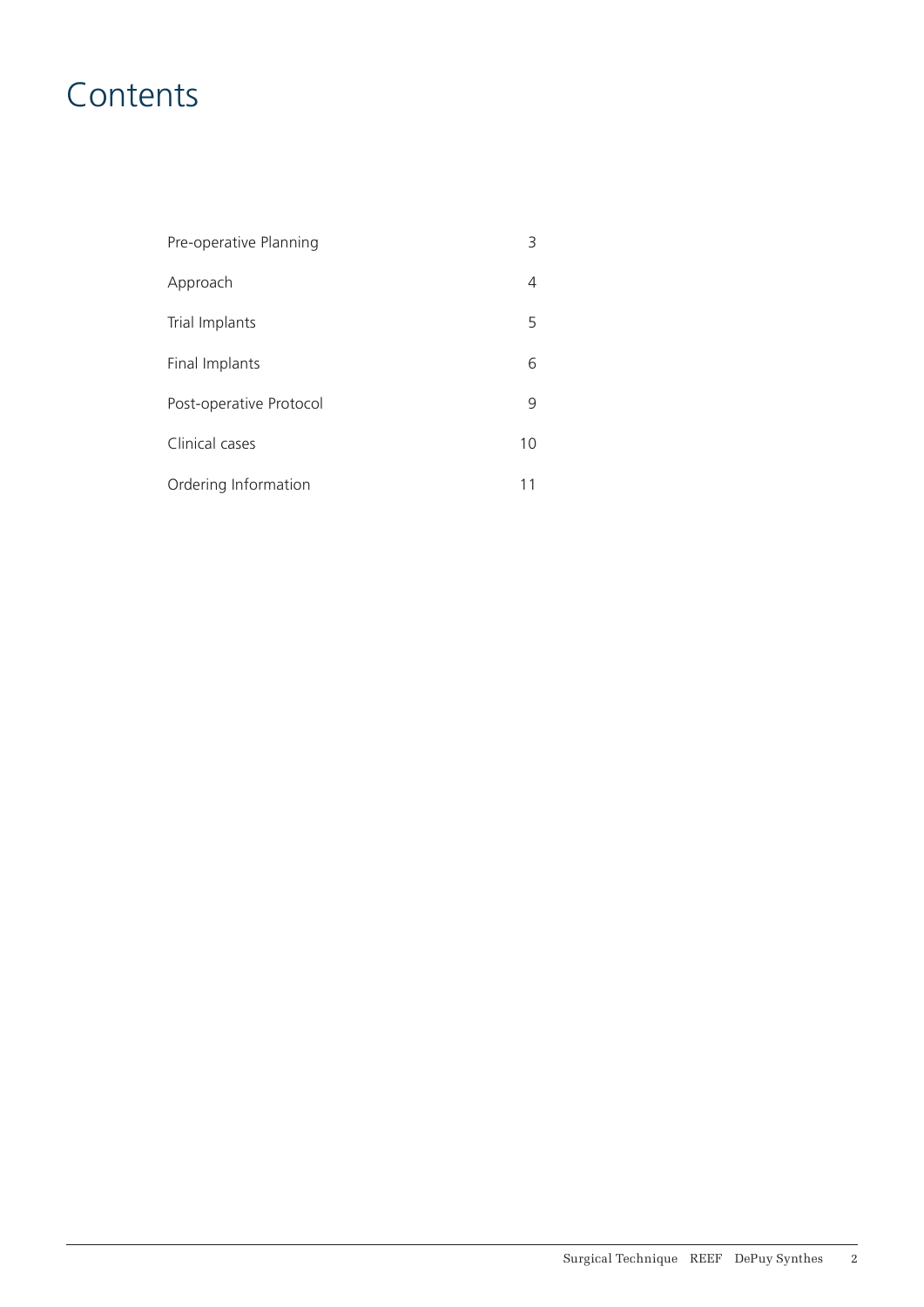# Surgical Technique

Preoperative planning makes it possible to:

- 1. Identify the lower level of the extended trochanteric osteotomy (ETO) required to fully remove the failed primary implant and any cement; this involves taking measurements in relation to several reference points (the top of the greater trochanter and the lesser trochanter, the femoral condyle, and any osteosynthesis material still in place).
- 2. Locate the level of implantation of the REEF stem, which can be measured from the reference point for the metaphyso-diaphyseal junction of the stem, as marked on the X-ray template, and the lower level of the ETO flap (i.e. distance D in Figure 3 and Figure 6).
- 3. Estimate the size of the components required for the reconstruction in terms of:
	- **• Stem diameter:** in order to achieve optimal filling of the healthy diaphyseal area the stem should completely fill the femoral canal allowing a press-fit in order to obtain primary stability and promote osteointegration.
	- **• Stem length:** to ensure reliable anchorage in the diaphyseal or lower diaphyso-metaphyseal area, remembering that the most proximal screw-hole must be a minimum of 5 cm below the lower part of the ETO flap.
	- **• Trochanteric height:** the choice of trochanteric component height should allow reconstruction of the femoral centre of rotation and equalisation of leg length.
	- **• Lateral wing:** chosen in cases where lateralisation of the greater trochanter is required.
- 4. Set the number of interlocking screws, their lengths and positions.

The planning must take account of any shortening of the lower limb. It is conducted using the X-ray templates (code - 907269000; scale 1.2) on the AP and ML radiographs. A radiographic image of the whole femur and angular measurement (AP X-ray measurements of both lower limbs) must also be available.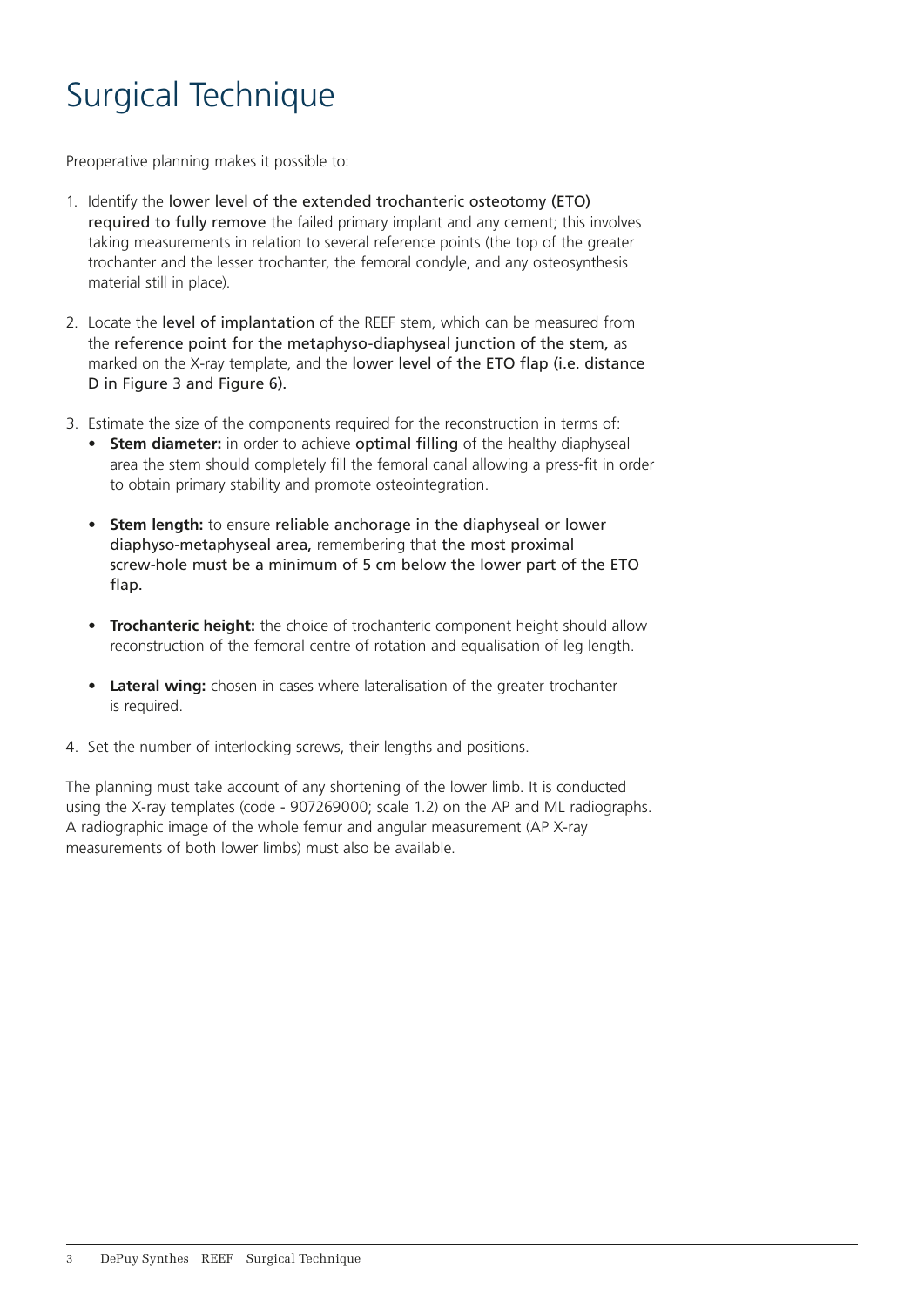# Approach

## Extended Trochanteric Osteotomy

Regardless of the initial approach selected (posterior, lateral or anterior), it is obligatory that the approach be made via the transfemoral route (Wagner technique), with a large flap that includes the greater trochanter (Figure 1) instead of a simple trochanterotomy which is insufficient to expose any existing bone lesions and explant the failed hardware. There must be no interference with the vascularisation when handling the muscles and their insertions.

The distal border of the osteotomy is made using a saw, around the lateral hemi-circumference of the external cortex at the level identified during the preoperative planning. The posterior osteotomy is performed on the linea aspera of the femur using an oscillating saw. The anterior border of the flap is prepared by drilling a series of holes through the muscular masses, guided by the drill guide plate. The plate is positioned along the length of the femur, opposite to the linea aspera on the anterior face. It is fixed by two drill bits, to ensure that the series of holes are perfectly in line. Anterior osteoclasia completes the osteotomy, opening the femur like a book (Figure 2).

# Removal of the Failed Implant

Removal of the failed implant, the surrounding cement, fibrous membrane and any debris, will then be quick and thorough, without the risk of aggravation of the pre-existing damage or setting a false route. The intramedullary cavity is cleared, curetted down to healthy bone and reamed if necessary. It is now possible to correctly assess any lesions, examining the condition of the cortex and any bone defects or discontinuity.

Once this assessment has been completed, some bone-grafting may prove necessary (Figure 2). Decisions taken during pre-operative planning as to the likely configuration of stem length, diameter and type can be reviewed at this stage.







Figure 2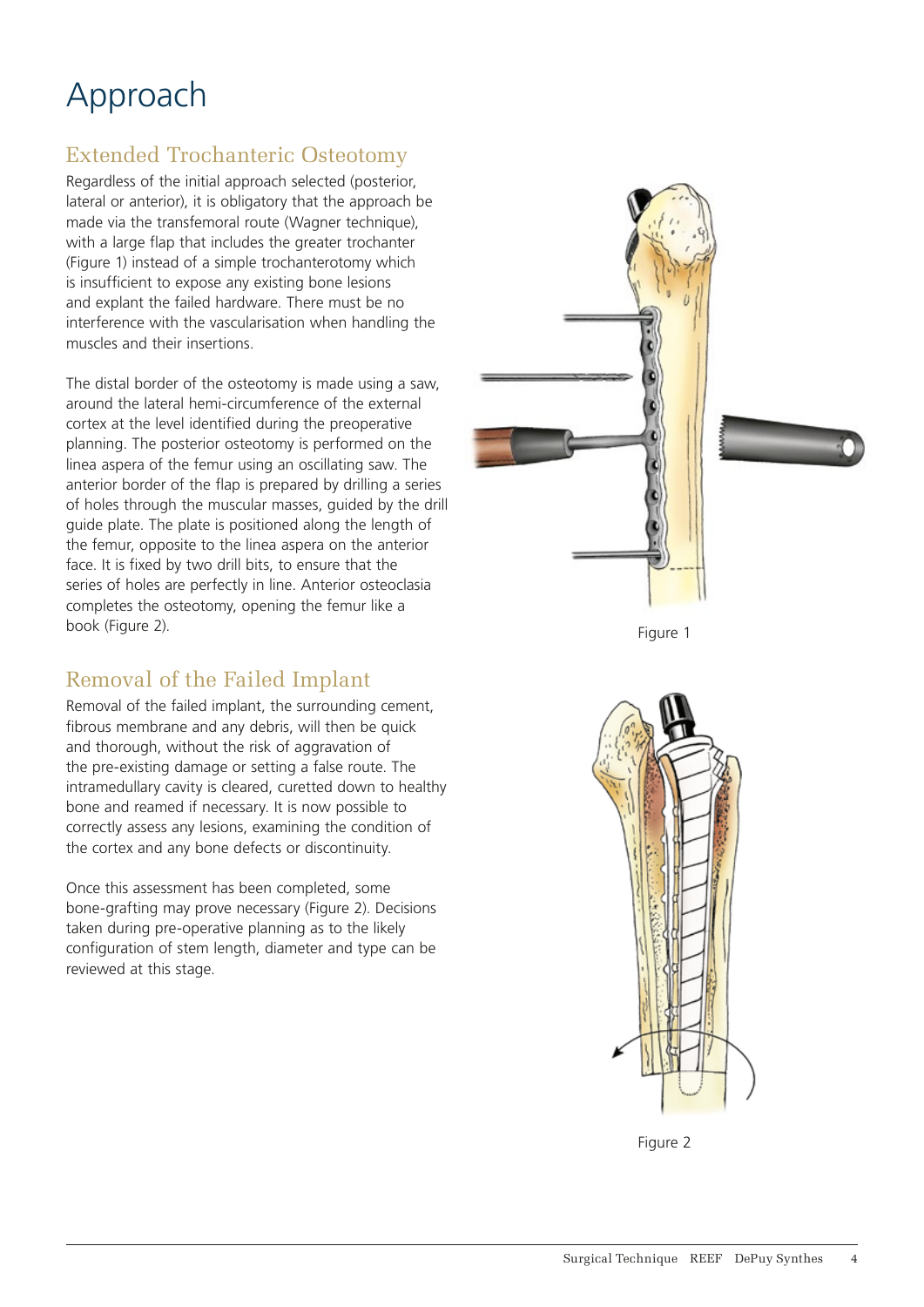# Trial Implants



Figure 4

Once the distal diaphysis has been carefully reamed, a trial stem is selected, either of the same diameter or next size available. Stability is assessed using the following criteria:

- Distal stem position with regards to height (distance between the groove on the trial stem, marking the metaphyso-diaphyseal junction, and the lower part of the flap). The distance 'D' is checked using the ruler (Figure 3).
- Stem primary stability in both the axial and rotational planes is achieved (note: should adequate press-fit not be achieved with the original size selection, a stem of the next larger diameter should be tried).
- The surgeon should ensure that optimum filling of the femoral canal is achieved (press-fit corresponding to cementless stem philosophy)
- Stem press fit can be checked intra-operatively by fluoroscopy to ensure maximum diaphyseal fill.

The trial stem, mounted on its handle, is introduced into the femoral canal to the depth identified during planning (Figure 4). An "ANTE" marking on its anterior surface makes it easier to position it in relation to the femoral curve. The junction between the conical metaphyseal area and the cylindrical diaphyseal area is represented by a groove on the trial stem. (On the final implant, this level is represented by the upper limit of the vertical macrostructures). The trial stem must be stable within the femoral canal and the handle is then removed.

*The surgeon should ensure that stability is achieved by the optimal filling of the femoral canal and not due to misalignment of the stem and the femoral curve. Care should be taken not to undersize the stem in an effort to gain femoral depth, especially in larger patients.*

The pre-determined trial trochanteric component is mounted in place. Its anteversion is selected, depending on stability and the possible risk of impingement. It is adjusted according to the reference point marked on the anterior and posterior and lateral surfaces of the proximal end of the stem, to match the patient's anatomy. The central mark on the trochanteric component represents a neutral position, while the other two marks indicate positions of -10° and +10° of anteversion. When the trochanteric component has been positioned for the appropriate anteversion, the interlocking screw is tightened. Trial reduction is carried out once the selected trial head is set in place. Mobility and stability tests are conducted.

Stabilisation of the greater trochanter or the femoral flap may be improved by fitting a trial trochanteric wing. At this stage, it is still possible to make changes to the anteversion, the height of the trochanteric component or the length of the neck.

Once the choice of the components has been confirmed, the trial components are removed and the final stem prepared.

*NOTE: femoral curvature may give a false sense of primary stability if misaligned, it is thus recommended to check the degree of press fit along the length of the stem intra-operatively through X-ray or similar imaging modalities.*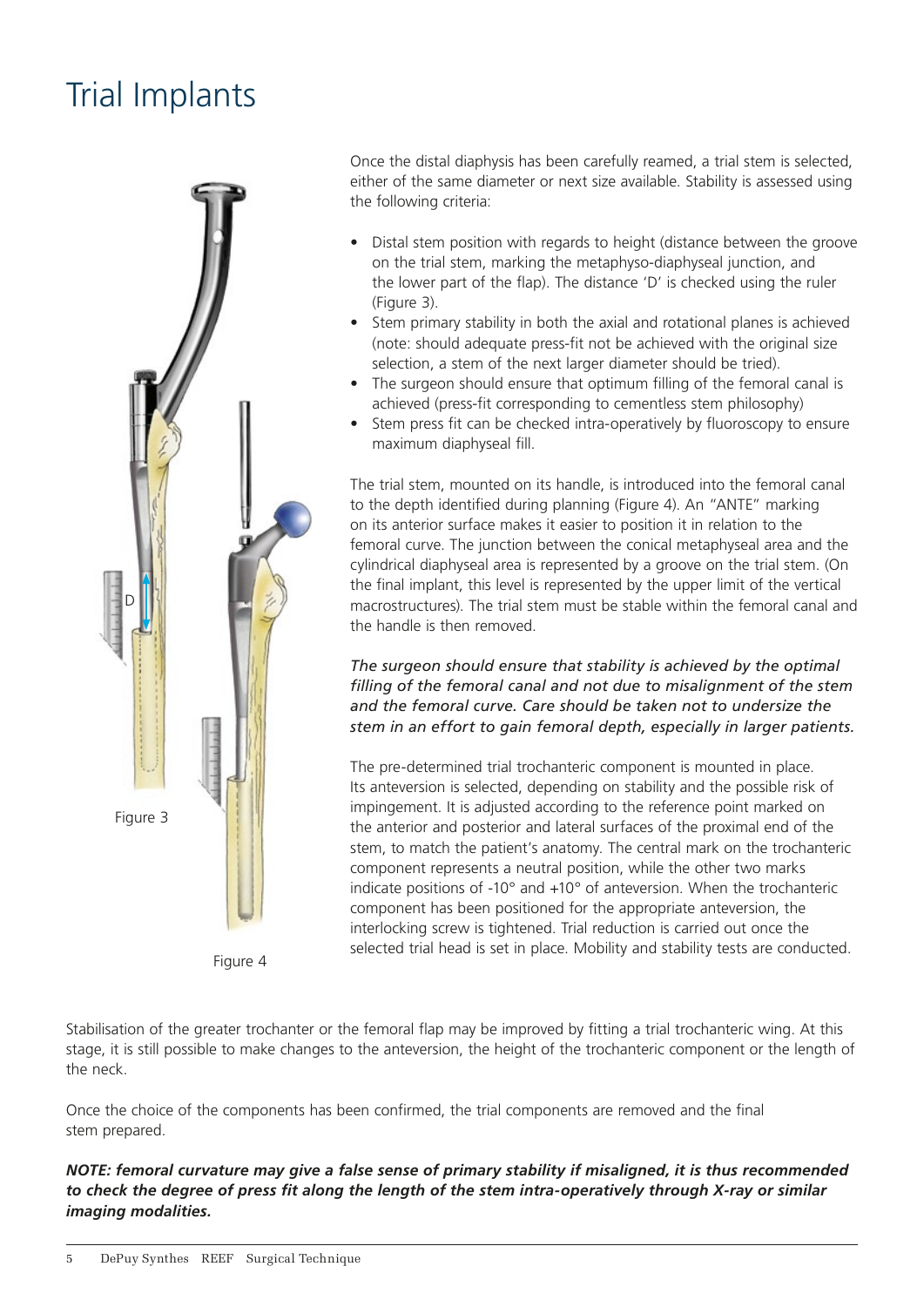# Final Implants

### Assembly of the Targeting Frame

The final stem corresponding to the trial implant in terms of length and diameter is mounted on the corresponding targeting frame (right/left). Using the "ANTE" and "POST" marking ensure the stem is correctly orientated before assembly with the targeting frame.

When assembling the final Implant & the targeting frame, ensure the locking screw of the frame is aligned and fully seated in the corresponding hole on the distal stem.

In addition, the orientation ''key'' on the targeting frame should seat entirely into the corresponding recess in the stem, thus ensuring the stem is correctly orientated and the threaded section is not loaded during implantation.

A table test is conducted to check the targeting frame curve and the correct alignment of the screw holes with the final implant (Figure 5).

### Implantation of the Metaphyso-Diaphyseal Stem

The stem may be introduced by mounting it directly on its targeting frame or by temporarily using the handle.

It is inserted to the level identified during planning and checked using the trial stem (distance 'D') (Figure 6).

In order to check that the final stem is correctly positioned at the same height as the trial stem, the distance 'D' from the position of the upper end of the vertical macrostructures of the metaphyso-diaphyseal stem and the lower end of the osteotomy is determined using the ruler.



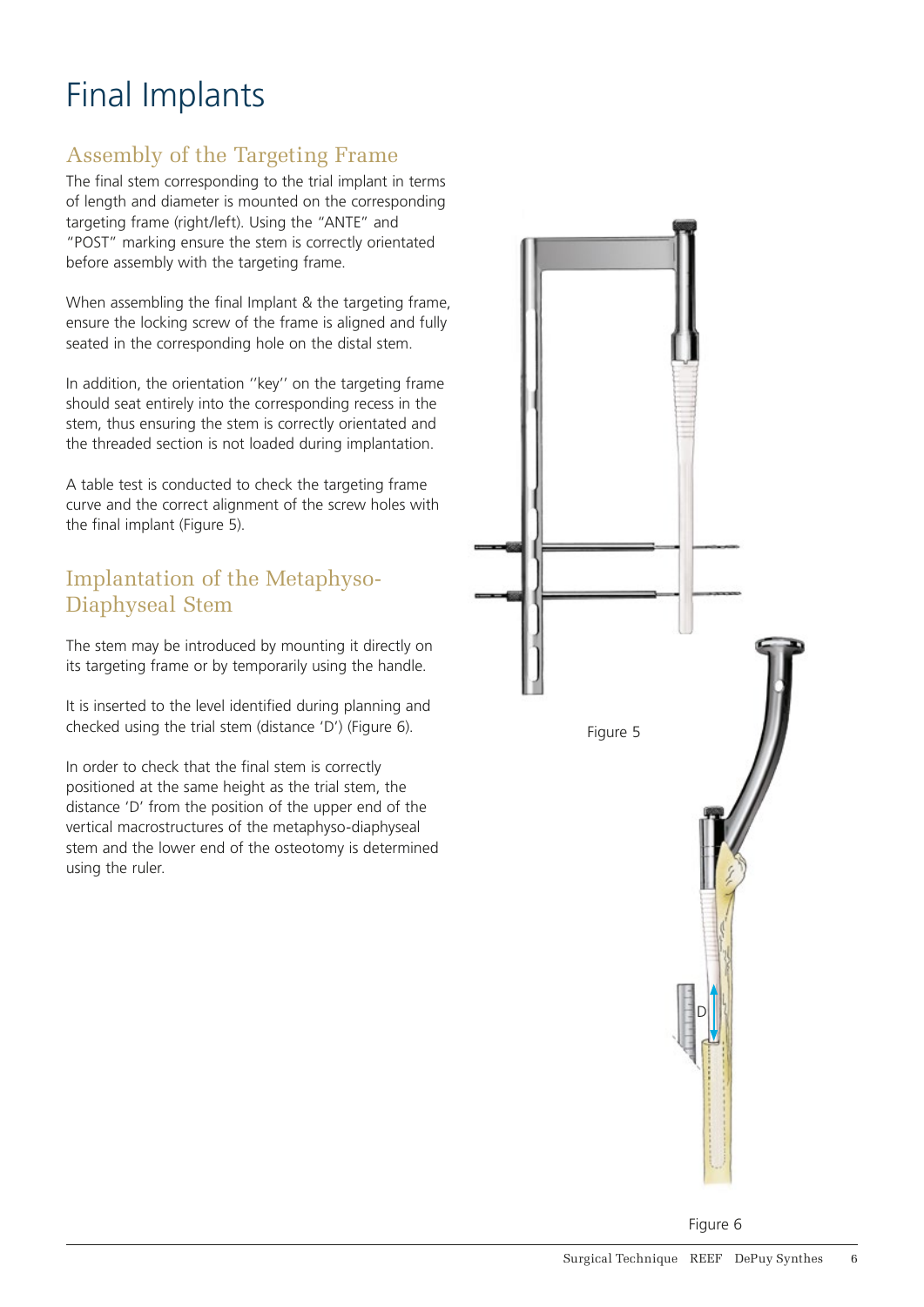# Final Implants







# Distal Screw Placement

If not already attached, the appropriate targeting frame (right or left) replaces the handle. It is positioned on the cone and firmly locked in place. Again, ensure both surfaces are flush and the 'locking key' is seating in the corresponding recess in the implant. Should any gap occur here, the offset will incur misalignment of the drill guides and the implant holes. Holes in the targeting device are designed to accept the drill guides and drill bits used to prepare the femoral cortices for the locking screws (Figure 7).

For greater precision, screw placement always begins with the proximal screw. It should be remembered that the most proximal screw must be a minimum of 5 cm below the lower part of the flap. Adequate distal fixation will provide essential primary stability of the stem until healing of the femoral osteotomy and reconstruction of the proximal bone.

The centre punch is inserted into the 5 mm drill guide and lightly tapped to mark the cortex. The centre punch is then removed and the 5 mm drill is positioned in the drill guide and used only for the external cortex. The 3.5 mm drill guide is then inserted into the 5 mm drill guide and the 3.5 mm drill is used for the internal cortex (Figure 8).

The length of the screw to be used is determined using the screw depth measure. The screw is locked using the screwdriver, which is left in place to enhance the stability of the targeting device and allowing the distal screws to be drilled with greater precision. Ensure all available screw holes are used. Once the screw placement is completed, the targeting frame can be removed.

Before implanting the cortical bone screws, ensure they are undamaged, free of scratches and straight.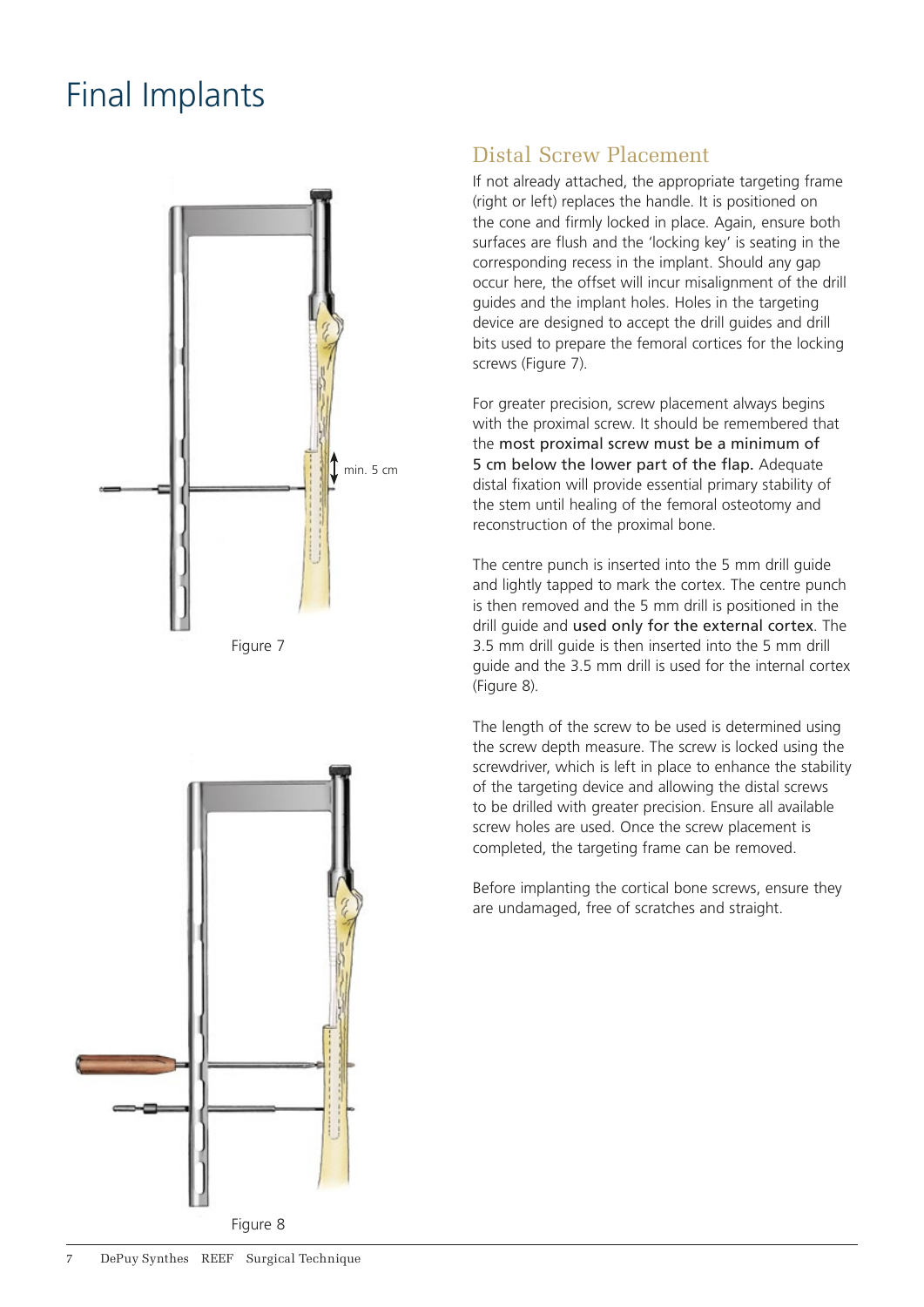# Placement of the trial trochanteric component and wing

At this point, the trial trochanteric component and wing may be re-fitted in order to confirm that the length of the limb, stability of the prosthesis and anteversion have been restored (Figure 9). Before assembling any components care must be taken to ensure both surfaces are free from any debris or fluid that could interfere with the stability and strength of the taper connection. Surfaces must be cleaned and dried before assembly and impaction.

**The final trochanteric component, with or without a flange, may then be firmly inserted on the stem taper and impacted, ensuring that the planned anteversion value is used. It is imperative to use the dedicated impactor to ensure proper fixation of the taper connection between components.**

**To ensure the Trochanteric component is secure, the final locking screw must be used and fully inserted until flush using the T-Handle Hex Driver (i.e. L95815). It is important to ensure there is no debris on any mating faces or threaded sections before assembly.** 

*NOTE: If the anteversion after impaction is not correct, the trochanteric component can be removed by removing the locking screw (if any were used) and screwing the T-handle trochanteric component extractor until the trochanteric component is detached.*

If calcar grafting is to be performed, this can be stabilised and reinforced by using a trochanteric component with a collar.

### Trochanteric Wing

The locking screw supplied sterile with the trochanteric component is used to interlock the connection between the trochanteric component and the stem, according to the selected anteversion.

If a lateral wing is required, its connection feature is placed between the trochanteric component and the locking screw. The screw is then tightened in the same way.



Figure 9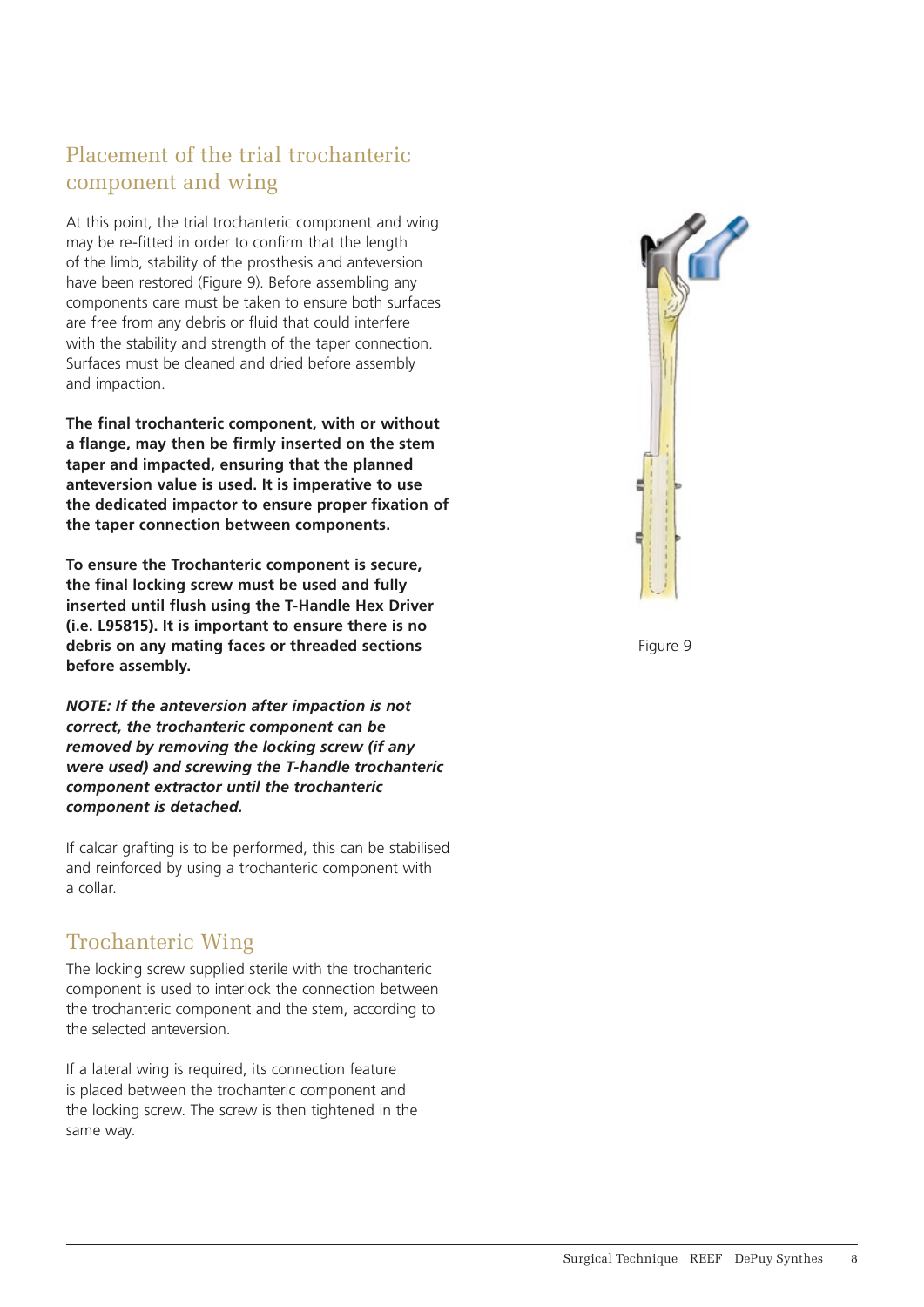# Final Implants

*Warning: Use only the screw supplied with the definitive trochanteric component. Do not implant the trial screws (i.e. L93507 and L93510)*

### Femoral Head Impaction

After carefully cleaning and drying the stem taper, the appropriate femoral head is positioned and lightly impacted with the dedicated impactor (L93206) to engage the taper (Figure 10). A final reduction of the assembly is then performed.

#### Femoral Reconstruction

Reconstruction of the femoral shaft around the final implant is then undertaken. Re-attachment of the osteotomy is achieved by the use of cerclage cables (Figure 11).

Bone grafting is not essential but may be desired. Large structural grafts may be used for calcar reconstruction or filling of cortical defects. Morsellised compacted bone should be used to fill in any residual cavities.



Figure 10 Figure 11

# Post-Operative Protocol

Strict adherence by the patient to the surgeon's instructions and warnings is extremely important. Accepted practices should be followed in postoperative care.

The patient should be released from the hospital with complete written instructions and warnings regarding concerning exercises/therapies, care and all limitations/restrictions on her/his activity as well as those in relation to exposure to magnetic fields.

Weight bearing is dependent upon the healing of the femoral flap. Weight-bearing, even partial, will not be prescribed until radiological proof is obtained of osteointegration in the healthy area of the stem and associated healing of the osteotomy and/or any other femoral damage to the proximal femur up to the lower limit of the conical metaphysotrochanteric section. This is generally achieved at between 45 and 90 days. Partial weight-bearing will then be permitted, with the support of a walking aid.

A continuing periodic patient follow-up is recommended. Due to the unknown functional lifetime of the implant, particularly with respect to implant fixation and UHMWPE bearing surfaces, A-P radiographs of the pelvis should be taken at each follow-up then compared with previous radiographs and correlated with the clinical assessment of the patient. If any radiographic changes are observed, such as the occurrence of radiolucencies, bone resorption or any changes in the position of an implant, these changes should be closely monitored to determine whether they are static or progressive and the patient treated appropriately.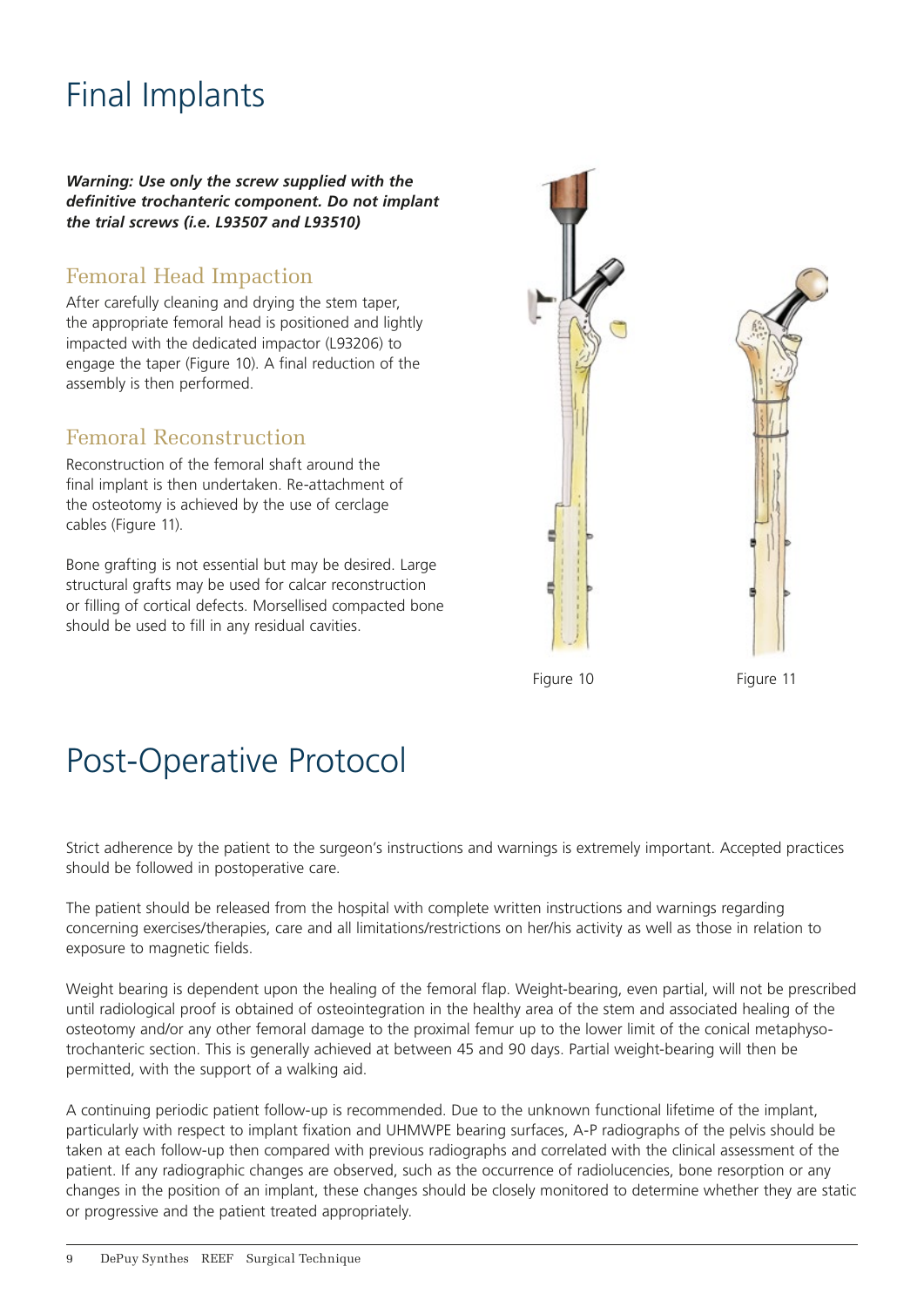# Implants

#### ARTICUL/EZE™ Trial Heads

| Cat. No.  | Description           |  |
|-----------|-----------------------|--|
| 253069000 | 22.225 mm / $+4$ (M)  |  |
| 253070000 | 22.225 mm $/ +7$ (L)  |  |
| 253081000 | 28 mm $/ +1.5$ (S)    |  |
| 253082000 | $28$ mm $/ + 5$ (M)   |  |
| 253083000 | 28 mm $/ +8.5$ (L)    |  |
| 253084000 | $28$ mm $/ + 12$ (XL) |  |
| 253091000 | 32 mm $/ +1$ (S)      |  |
| 253092000 | 32 mm $/ + 5$ (M)     |  |
| 253093000 | 32 mm $/ +9$ (L)      |  |
| 253094000 | 32 mm $/ + 13(XL)$    |  |
|           |                       |  |

### Distal Stems

| L92412 | Stem Ø 10 mm Length 225 mm 1 Hole  |
|--------|------------------------------------|
| L92414 | Stem Ø 10 mm Length 275 mm 1 Hole  |
| L92416 | Stem Ø 10 mm Length 325 mm 1 Hole  |
| L92418 | Stem Ø 10 mm Length 375 mm 1 Hole  |
| L92422 | Stem Ø 12 mm Length 225 mm 2 Holes |
| L92424 | Stem Ø 12 mm Length 275 mm 2 Holes |
| L92426 | Stem Ø 12 mm Length 325 mm 2 Holes |
| L92428 | Stem Ø 12 mm Length 375 mm 2 Holes |
| L92432 | Stem Ø 14 mm Length 225 mm 2 Holes |
| L92434 | Stem Ø 14 mm Length 275 mm 2 Holes |
| L92436 | Stem Ø 14 mm Length 325 mm 3 Holes |
| L92438 | Stem Ø 14 mm Length 375 mm 3 Holes |
| L92442 | Stem Ø 16 mm Length 225 mm 2 Holes |
| L92444 | Stem Ø 16 mm Length 275 mm 2 Holes |
| L92446 | Stem Ø 16 mm Length 325 mm 3 Holes |
| L92448 | Stem Ø 16 mm Length 375 mm 3 Holes |
| L92452 | Stem Ø 18 mm Length 225 mm 2 Holes |
| L92454 | Stem Ø 18 mm Length 275 mm 2 Holes |
| L92456 | Stem Ø 18 mm Length 325 mm 3 Holes |
| L92458 | Stem Ø 18 mm Length 375 mm 3 Holes |
| L92462 | Stem Ø 20 mm Length 225 mm 2 Holes |
| L92464 | Stem Ø 20 mm Length 275 mm 2 Holes |
| L92466 | Stem Ø 20 mm Length 325 mm 3 Holes |
| L92468 | Stem Ø 20 mm Length 375 mm 3 Holes |

### Femoral Heads

| 136529000 | ARTICUL/EZE Head CoCr 22.225 mm +4 (M) |
|-----------|----------------------------------------|
| 136530000 | ARTICUL/EZE Head CoCr 22.225 mm +7 (L) |
| 136511000 | ARTICUL/EZE Head CoCr 28 mm +1.5 (S)   |
| 136512000 | ARTICUL/EZE Head CoCr 28 mm +5 (M)     |
| 136513000 | ARTICUL/EZE Head CoCr 28 mm +8.5 (L)   |
| 136514000 | ARTICUL/EZE Head CoCr 28 mm +12 (XL)   |
| 136521000 | ARTICUL/EZE Head CoCr 32 mm +1 (S)     |
| 136522000 | ARTICUL/EZE Head CoCr 32 mm +5 (L)     |
| 136523000 | ARTICUL/EZE Head CoCr 32 mm +9 (M)     |

 $+7$  (L)



#### Cat. No. Description

| ARTICUL/EZE Head CoCr 32 mm +13 (XL)         |
|----------------------------------------------|
| ARTICUL/EZE Head BIOLOX DELTA 28 mm +1.5 (S) |
| ARTICUL/EZE Head BIOLOX DELTA 28 mm +5 (M)   |
| ARTICUL/EZE Head BIOLOX DELTA 28 mm +8.5 (L) |
| ARTICUL/EZE Head BIOLOX DELTA 32 mm +1 (S)   |
| ARTICUL/EZE Head BIOLOX DELTA 32 mm +5 (M)   |
| ARTICUL/EZE Head BIOLOX DELTA 32 mm +9 (L)   |
| ARTICUL/EZE Head BIOLOX DELTA 36 mm +1.5 (S) |
| ARTICUL/EZE Head BIOLOX DELTA 36 mm +5 (M)   |
| ARTICUL/EZE Head BIOLOX DELTA 36 mm +8.5 (L) |
| ARTICUL/EZE Head BIOLOX DELTA 36 mm +12 (XL) |
|                                              |

 ARTICUL/EZE Head Alumina Ceramic 28 mm +1.5 (S) ARTICUL/EZE Head Alumina Ceramic 28 mm +5 (M) ARTICUL/EZE Head Alumina Ceramic 28 mm +8.5 (L) ARTICUL/EZE Head Alumina Ceramic 32 mm +1 (S) ARTICUL/EZE Head Alumina Ceramic 32 mm +5 (M) ARTICUL/EZE Head Alumina Ceramic 32 mm +9 (L)



*ARTICUL/EZE CERAMAX™ Heads: Refer to Cat No: DSEM/JRC/0615/0319(2) ARTICUL/EZE ULTAMET Heads: Refer to Cat No: DSEM/JRC/0615/0319(2)*

#### Trochanteric Components

| L92405 | Trochanteric Component 25 mm Collared + Locking screw 16 mm   |  |
|--------|---------------------------------------------------------------|--|
| L92406 | Trochanteric Component 25 mm Collarless + Locking screw 16 mm |  |
| L92408 | Trochanteric Component 35 mm Collared + Locking screw 26 mm   |  |
| L92409 | Trochanteric Component 35 mm Collarless + Locking screw 26 mm |  |

#### **Screws**

| L92370 | Screw Ø 5 mm Length 20 mm |  |  |  |
|--------|---------------------------|--|--|--|
| L92372 | Screw Ø 5 mm Length 25 mm |  |  |  |
| L92374 | Screw Ø 5 mm Length 30 mm |  |  |  |
| L92376 | Screw Ø 5 mm Length 35 mm |  |  |  |
| L92378 | Screw Ø 5 mm Length 40 mm |  |  |  |
| L92380 | Screw Ø 5 mm Length 45 mm |  |  |  |
| L92382 | Screw Ø 5 mm Length 50 mm |  |  |  |
| L92384 | Screw Ø 5 mm Length 55 mm |  |  |  |
| L92386 | Screw Ø 5 mm Length 60 mm |  |  |  |
| L92388 | Screw Ø 5 mm Length 65 mm |  |  |  |
| L92390 | Screw Ø 5 mm Length 70 mm |  |  |  |
| L92392 | Screw Ø 5 mm Length 75 mm |  |  |  |
| L92394 | Screw Ø 5 mm Length 80 mm |  |  |  |
|        |                           |  |  |  |



### Lateral Wings

L92401 Lateral Wing size 1 L92402 Lateral Wing size 2 L92403 Lateral Wing size 3

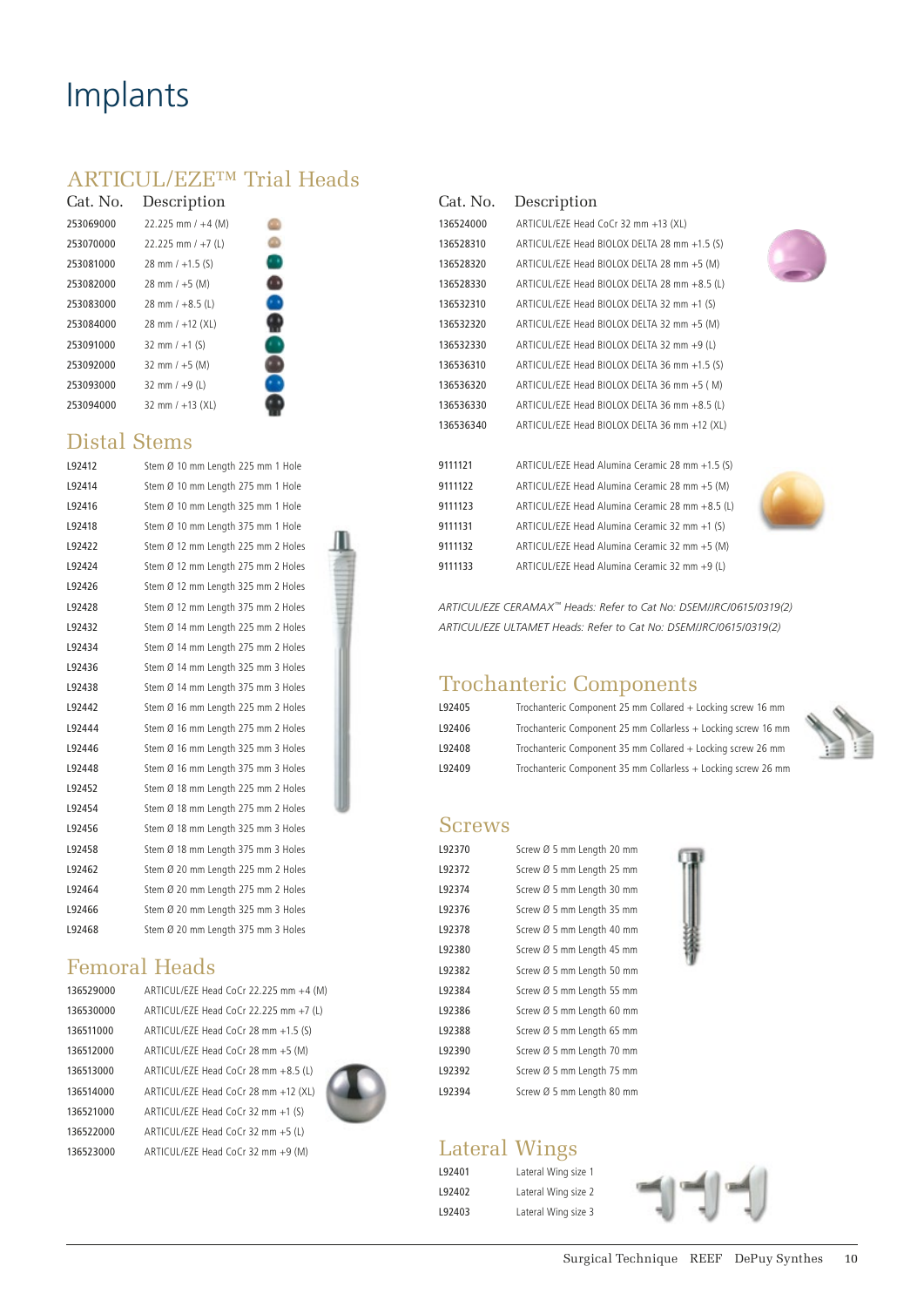# **Instruments**

#### Trays and Cases

| Cat. No. . | Description              |
|------------|--------------------------|
| L93384     | Tray No. 1               |
| L93385     | Top Tray No. 2           |
| L93386     | Bottom Tray No. 2        |
| L93387     | Top Tray No. 3           |
| L93388     | Bottom Tray No. 3        |
| L93381     | Tray Cover No. 1         |
| L93382     | Tray Cover No. 2         |
| L93383     | Tray Cover No. 3         |
| CONTREE1   | Steri. Case - Tray No. 1 |
| CONTREE2   | Steri. Case - Tray No. 2 |
| CONTRFF3   | Steri. Case - Tray No. 3 |
| L93206     | Head Impactor            |
|            |                          |

# Trial Wings

L93501 Size 1 L93502 Size 2 L93503 Size 3



#### Trial Stems

| L93512 | Ø 26-10 mm Length 225 mm |
|--------|--------------------------|
| L93514 | Ø 26-10 mm Length 275 mm |
| L93516 | Ø 26-10 mm Length 325 mm |
| L93518 | Ø 26-10 mm Length 375 mm |
| L93522 | Ø 26-12 mm Length 225 mm |
| L93524 | Ø 26-12 mm Length 275 mm |
| L93526 | Ø 26-12 mm Length 325 mm |
| L93528 | Ø 26-12 mm Length 375 mm |
| L93532 | Ø 26-14 mm Length 225 mm |
| L93534 | Ø 26-14 mm Length 275 mm |
| L93536 | Ø 26-14 mm Length 325 mm |
| L93538 | Ø 26-14 mm Length 375 mm |
| L93542 | Ø 26-16 mm Length 225 mm |
| L93544 | Ø 26-16 mm Length 275 mm |
| L93546 | Ø 26-16 mm Length 325 mm |
| L93548 | Ø 26-16 mm Length 375 mm |
| L93552 | Ø 26-18 mm Length 225 mm |
| L93554 | Ø 26-18 mm Length 275 mm |
| L93556 | Ø 26-18 mm Length 325 mm |
| L93558 | Ø 26-18 mm Length 375 mm |
| L93562 | Ø 26-20 mm Length 225 mm |
| L93564 | Ø 26-20 mm Length 275 mm |
| L93566 | Ø 26-20 mm Length 325 mm |
| L93568 | Ø 26-20 mm Length 375 mm |

### Trial Trochanteric Components

|        | Cat. No. Description |  |
|--------|----------------------|--|
| L93505 | Blue - Height 25 mm  |  |
| L93508 | Grey - Height 35 mm  |  |

### Trial Locking Screws

| L93507 | Length 16 mm                                 |
|--------|----------------------------------------------|
|        | (to be used with L93505 Blue - Height 25 mm) |
| 193510 | Length 26 mm                                 |
|        | (to be used with L93508 Grey - Height 35 mm) |

### Miscellaneous

| L93570    | Stem Handle                                |
|-----------|--------------------------------------------|
| L93572    | Targeting Device Right                     |
| L93574    | Targeting Device Left                      |
| L93575    | Drill Bit Fl. 3,5 Length 275 mm            |
| L93577    | Drill Guide Ø 3.5 mm                       |
| L93597    | Drill Guide Ø 5 mm                         |
| L93582    | Hex Screwdriver Fl. 3.5 mm                 |
| L93584    | Depth Gauge                                |
| 443730    | Ruler Length 300 mm*                       |
| L93586    | Drilling Template                          |
| L93587    | Trocar                                     |
| L93588    | Drill Bit Fl. 5 Length 190 mm              |
| L93589    | Trochanteric Component Impactor            |
| L95815    | T-Handled Hex Screwdriver Fl. 4.5 mm       |
| L95820    | T-Handled Trochanteric Component Extractor |
| 907269000 | X-Ray Templates (scale 1.2)                |

**SHARRING** 

\* MEDICON eG, Gänsäcker 15, 78532 Tuttlingen, Germany